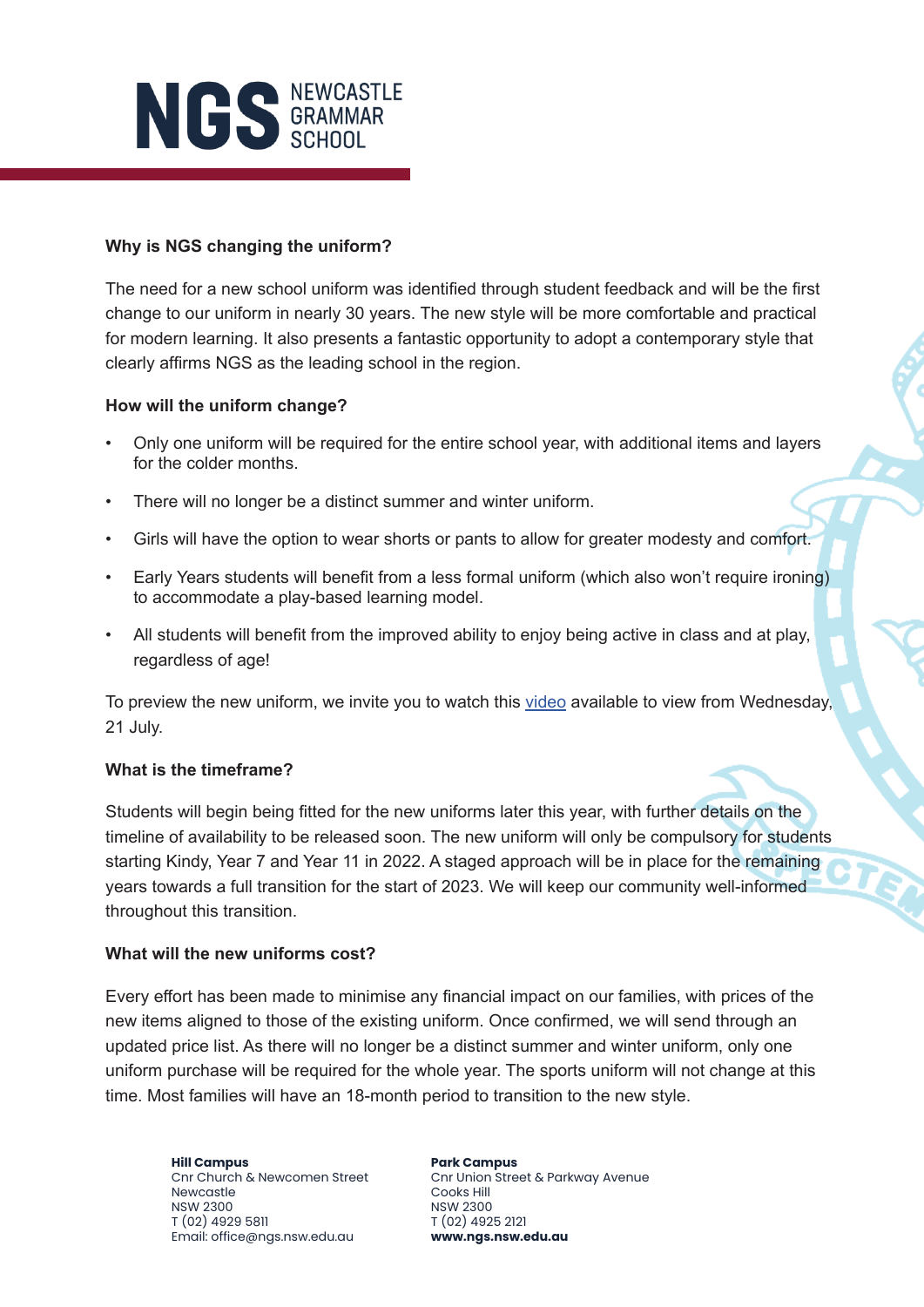

## **We have multiple children at NGS, will there be any financial concession?**

As there will no longer be a distinct summer and winter uniform, and no change to the sport uniform at this stage, there will be a significant reduction in costs long-term resulting from the need to purchase only one uniform style per student for the whole year. Parents with multiple children will then continue to benefit from the ability to pass the uniform onto younger siblings.

## **How different is the new design?**

The new uniform complements a modernisation of the Newcastle Grammar School brand to better align visually with who we are and what we do. All elements of the crest, and the symbolism this represents, will be maintained. There will be a slight change to enable more practical application of the logo. The core colours will remain the same, with the addition of two supplementary colours – maroon and aqua.

# **Does this mean the School is moving away from our Anglican foundations or proud history and traditions?**

A uniform change will not impact the standard of education we provide to our students, nor will it distract us from delivering on our core values and purpose. Our founding vision remains true. We are committed to providing an outstanding holistic education with a focus on academic excellence. It is simply time to take a practical and contemporary step forward – to RISE and adapt, just as we expect our students to do.

### **What will we do with our old uniforms?**

The Uniform Shop opening hours will be extended during the transition period and a modernised service model put in place. This will include the acceptance of old uniforms to be donated to an international partner school in need. Students will not be permitted to mix and match old and new uniform items.

### **Who is supplying the new School uniforms?**

Materials for the new uniform will be sourced from within Australia, to ensure a consistent supply. We have also selected a specialist uniform company to design and supply the uniform. This is to ensure student requests for contemporary and practical uniform items are met.

**Hill Campus** Cnr Church & Newcomen Street Newcastle NSW 2300 T (02) 4929 5811 Email: office@ngs.nsw.edu.au

**Park Campus** Cnr Union Street & Parkway Avenue Cooks Hill NSW 2300 T (02) 4925 2121 **www.ngs.nsw.edu.au**